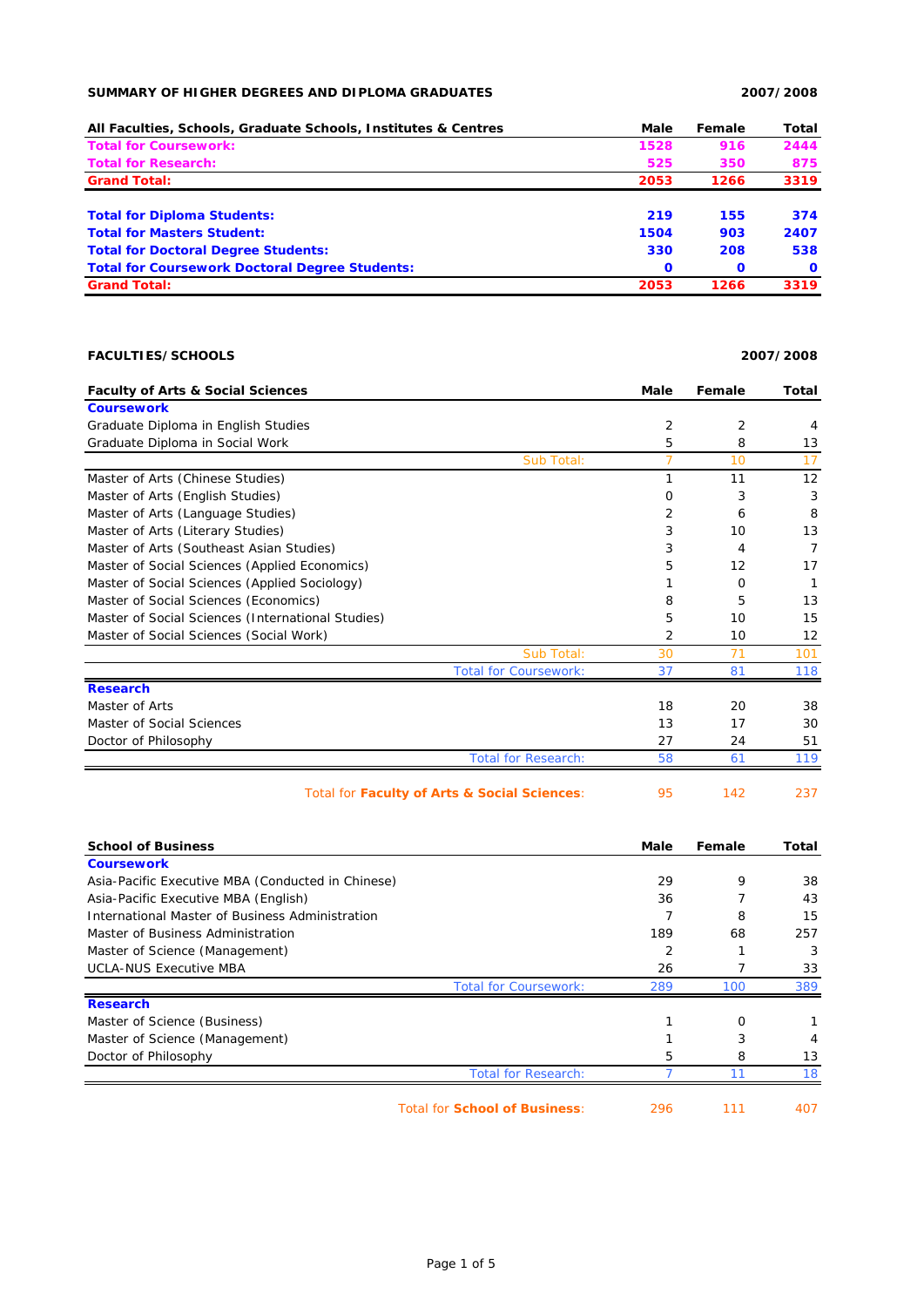| <b>School of Computing</b>                                | Male           | Female | Total          |
|-----------------------------------------------------------|----------------|--------|----------------|
| <b>Coursework</b>                                         |                |        |                |
| Master of Computing                                       | 53             | 19     | 72             |
| <b>Total for Coursework:</b>                              | 53             | 19     | 72             |
| <b>Research</b>                                           |                |        |                |
| Master of Science                                         | 3              | 6      | 9              |
| Doctor of Philosophy                                      | 22             | 12     | 34             |
| <b>Total for Research:</b>                                | 25             | 18     | 43             |
| <b>Total for School of Computing:</b>                     | 78             | 37     | 115            |
| <b>Faculty of Dentistry</b>                               | Male           | Female | Total          |
| <b>Coursework</b>                                         |                |        |                |
| Master of Dental Surgery (Endodontics)                    | 2              | 0      | 2              |
| Master of Dental Surgery (Oral & Maxillofacial Surgery)   | 1              | 1      | 2              |
| Master of Dental Surgery (Orthodontics)                   | 0              | 3      | 3              |
| Master of Dental Surgery (Periodontology)                 | 2              | 1      | 3              |
| Master of Dental Surgery (Prosthodontics)                 | 1              | 0      | 1              |
| <b>Total for Coursework:</b>                              | 6              | 5      | 11             |
| <b>Research</b>                                           |                |        |                |
| Master of Science                                         | 3              | 2      | 5              |
| Doctor of Philosophy                                      | 1              | 1      | 2              |
| <b>Total for Research:</b>                                | 4              | 3      | $\overline{7}$ |
| <b>Total for Faculty of Dentistry:</b>                    | 10             | 8      | 18             |
| <b>School of Design &amp; Environment</b>                 | Male           | Female | Total          |
| <b>Coursework</b>                                         |                |        |                |
| Master of Architecture                                    | 29             | 34     | 63             |
| Master of Arts (Urban Design)                             | 11             | 5      | 16             |
| Master of Science (Building Science)                      | 15             | 17     | 32             |
| Master of Science (Construction Law & Arbitration)        | $\overline{2}$ | 0      | $\overline{2}$ |
| Master of Science (Construction Law & Dispute Resolution) | 7              | 1      | 8              |
| Master of Science (Environmental Management)              | 2              | 12     | 14             |
| Master of Science (Project Management)                    | 41             | 23     | 64             |
| Master of Science (Real Estate)                           | 20             | 17     | 37             |
| <b>Total for Coursework:</b>                              | 127            | 109    | 236            |
| <b>Research</b>                                           |                |        |                |
| Master of Arts (Architecture)                             | 2              | 1      | 3              |
| Master of Arts (Industrial Design)                        | $\overline{2}$ | O      | 2              |
| Master of Science (Building)                              | 0              | 1      | 1              |
| Master of Science (Estate Management)                     | 3              | 2      | 5              |
| Doctor of Philosophy                                      | 8              | 4      | 12<br>23       |
| <b>Total for Research:</b>                                | 15             | 8      |                |

Total for **School of Design & Environment**: 142 117 259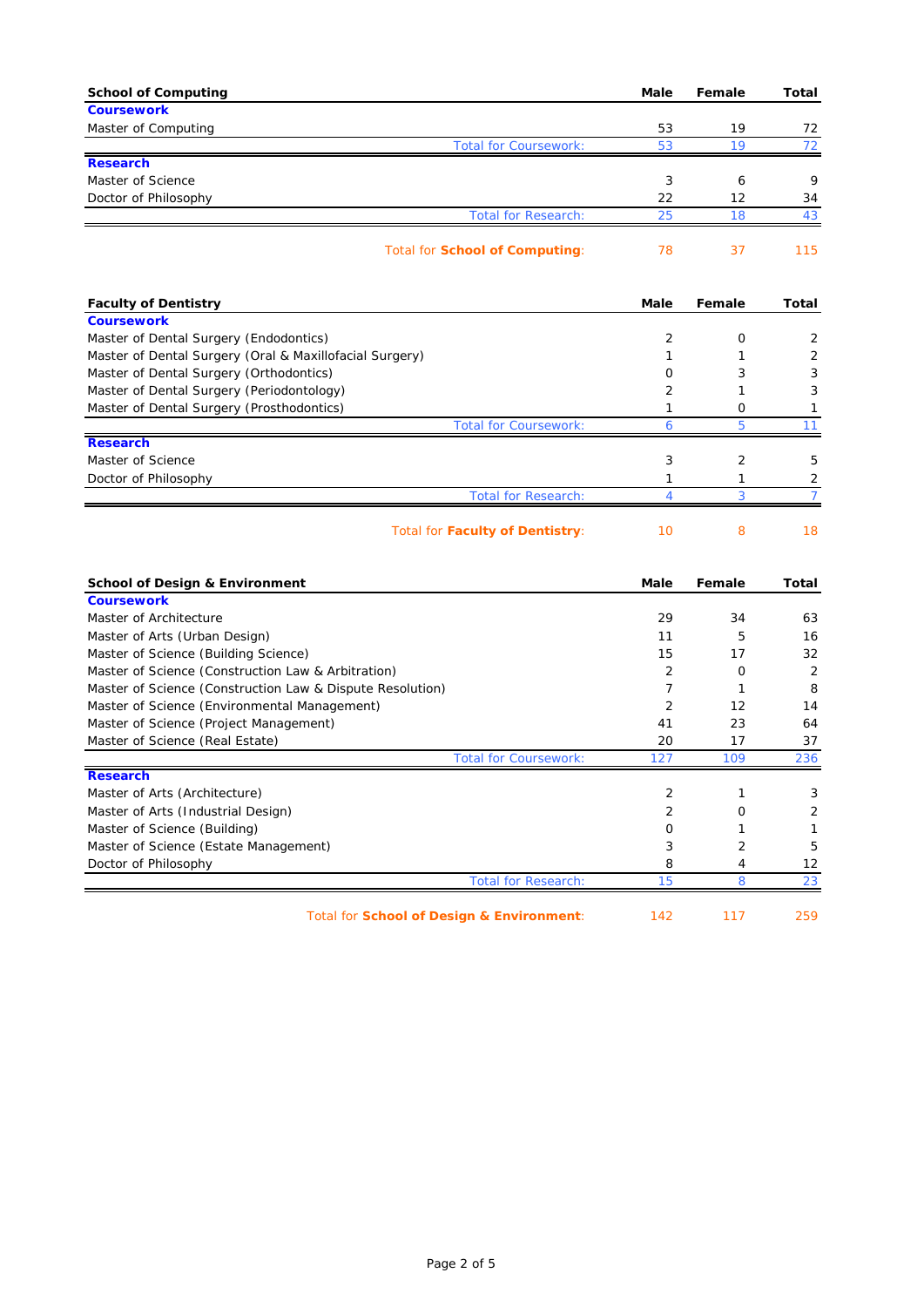| <b>Faculty of Engineering</b>                                 | Male | Female | Total          |
|---------------------------------------------------------------|------|--------|----------------|
| <b>Coursework</b>                                             |      |        |                |
| Graduate Diploma in Aviation Management                       | 4    | 1      | 5              |
| Sub Total:                                                    | 4    | 1      | 5              |
| Master of Science (Chemical Engineering)                      | 12   | 8      | 20             |
| Master of Science (Civil Engineering)                         | 34   | 18     | 52             |
| Master of Science (Electrical Engineering)                    | 78   | 36     | 114            |
| Master of Science (Environmental Engineering)                 | 8    | 5      | 13             |
| Master of Science (Geotechnical Engineering)                  | 4    | 1      | 5              |
| Master of Science (Industrial and Systems Engineering)        | 58   | 27     | 85             |
| Master of Science (Intellectual Property Management)          | 7    | 4      | 11             |
| Master of Science (Management of Technology)                  | 46   | 16     | 62             |
| Master of Science (Materials Science and Engineering)         | 26   | 9      | 35             |
| Master of Science (Mechanical Engineering)                    | 33   | 5      | 38             |
| Master of Science (Mechatronics)                              | 21   | 9      | 30             |
| Master of Science (Safety, Health & Environmental Technology) | 22   | 8      | 30             |
| Master of Science (Systems Design and Management)             | 6    | 1      | $\overline{7}$ |
| Master of Science (Transportation Systems and Management)     | 5    | 3      | 8              |
| Sub Total:                                                    | 360  | 150    | 510            |
| <b>Total for Coursework:</b>                                  | 364  | 151    | 515            |
| <b>Research</b>                                               |      |        |                |
| Master of Engineering                                         | 76   | 31     | 107            |
| Doctor of Philosophy                                          | 132  | 45     | 177            |
| NUS-SUPELEC Joint Ph.D.                                       | 2    | O      | 2              |
| NUS-TU/E Joint Ph.D.                                          | 1    | O      | 1              |
| NUS-UIUC Joint Ph.D.                                          | 2    | O      | 2              |
| <b>Total for Research:</b>                                    | 213  | 76     | 289            |
| <b>Total for Faculty of Engineering:</b>                      | 577  | 227    | 804            |

| <b>Faculty of Law</b>                                   | <b>Male</b>    | Female         | Total          |
|---------------------------------------------------------|----------------|----------------|----------------|
| <b>Coursework</b>                                       |                |                |                |
| Graduate Diploma in Singapore Law                       | 44             | 43             | 87             |
| Sub Total:                                              | 44             | 43             | 87             |
| Master of Laws                                          | 8              | 14             | 22             |
| Master of Laws (Asian Legal Studies)                    | $\overline{2}$ | $\overline{2}$ | $\overline{4}$ |
| Master of Laws (Corporate & Financial Services Law)     | 10             | 18             | 28             |
| Master of Laws (Intellectual Property & Technology Law) | 7              | 8              | 15             |
| Master of Laws (International & Comparative Law)        | 6              | 14             | 20             |
| Master of Laws (International Business Law)             | 19             | 24             | 43             |
| Master of Laws (Maritime Law)                           | 3              | 3              | 6              |
| Sub Total:                                              | 55             | 83             | 138            |
| <b>Total for Coursework:</b>                            | 99             | 126            | 225            |
| <b>Research</b>                                         |                |                |                |
| Master of Laws                                          | 0              | 1              | 1              |
| Doctor of Philosophy                                    | $\overline{2}$ | $\Omega$       | 2              |
| <b>Total for Research:</b>                              | 2              | 1              | 3              |
| Total for Faculty of Law:                               | 101            | 127            | 228            |
| Lee Kuan Yew School of Public Policy                    | Male           | Female         | Total          |
| <b>Coursework</b>                                       |                |                |                |
| Master in Public Administration                         | 33             | 24             | 57             |
| Master in Public Management                             | 19             | 4              | 23             |
| Master in Public Policy                                 | 16             | 30             | 46             |
| <b>Total for Coursework:</b>                            | 68             | 58             | 126            |

Total for **Lee Kuan Yew School of Public Policy**: 68 58 126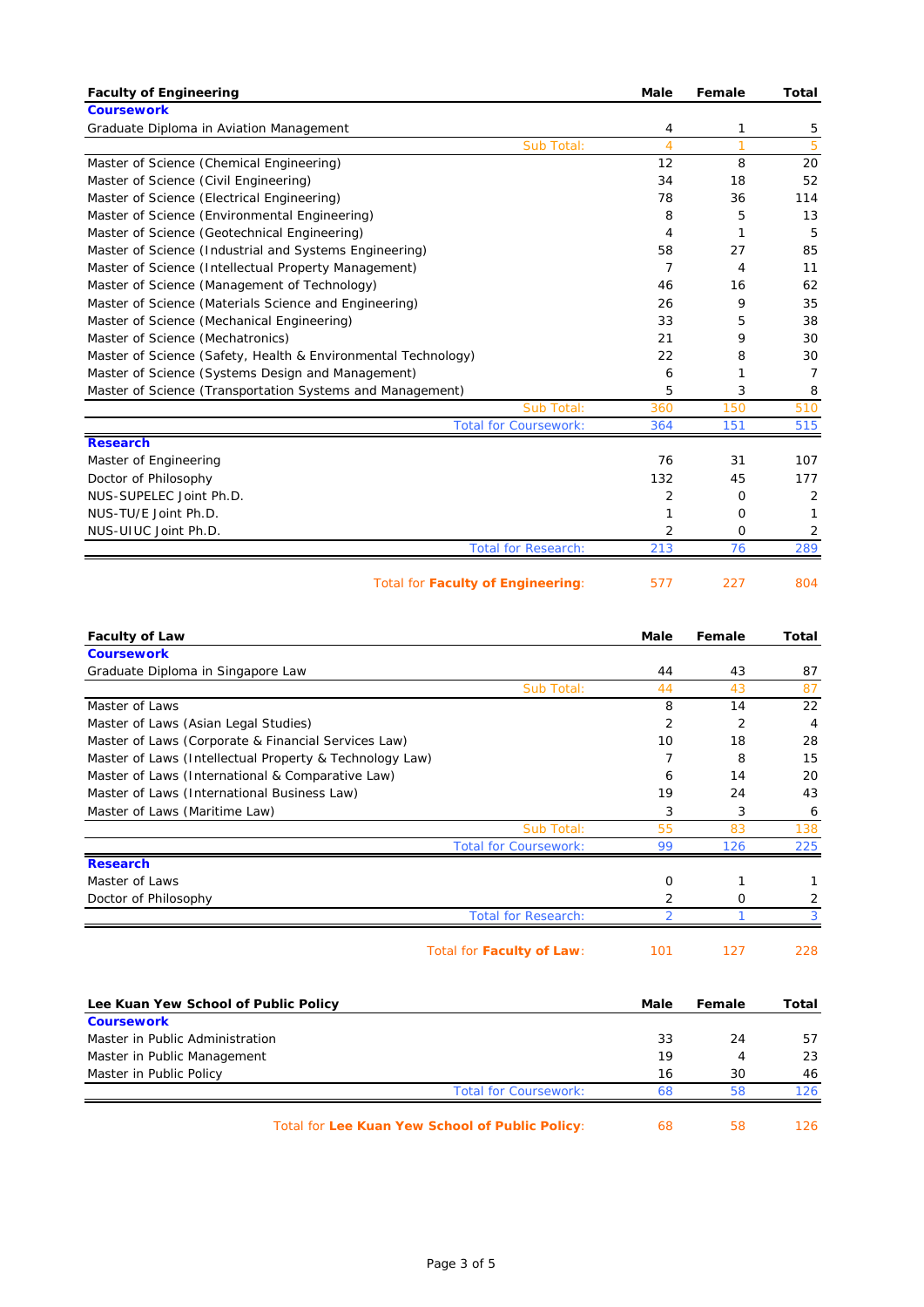| <b>Faculty of Science</b>                       |                                            | Male | Female      | Total        |
|-------------------------------------------------|--------------------------------------------|------|-------------|--------------|
| <b>Coursework</b>                               |                                            |      |             |              |
| Joint Master of Science in Industrial Chemistry |                                            | 8    | 7           | 15           |
| Master of Pharmacy (Clinical Pharmacy)          |                                            | 0    | 1           | 1            |
| Master of Science (Applied Physics)             |                                            | 0    | 1           | $\mathbf{1}$ |
| Master of Science (Chemistry)                   |                                            | 7    | 9           | 16           |
| Master of Science (Mathematics)                 |                                            | 2    | 1           | 3            |
| Master of Science (Physics)                     |                                            | 3    | 0           | 3            |
| Master of Science (Statistics)                  |                                            | 4    | 10          | 14           |
| Master of Science in Financial Engineering      |                                            | 39   | 11          | 50           |
|                                                 | <b>Total for Coursework:</b>               | 63   | 40          | 103          |
| <b>Research</b>                                 |                                            |      |             |              |
| Master of Science                               |                                            | 49   | 27          | 76           |
| Master of Science (Pharmacy)                    |                                            | 3    | 3           | 6            |
| Doctor of Philosophy                            |                                            | 65   | 60          | 125          |
|                                                 | <b>Total for Research:</b>                 | 117  | 90          | 207          |
|                                                 | Total for <b>Faculty of Science:</b>       | 180  | 130         | 310          |
| Yong Loo Lin School of Medicine                 |                                            | Male | Female      | Total        |
| <b>Coursework</b>                               |                                            |      |             |              |
| Graduate Diploma in Family Medicine             |                                            | 49   | 38          | 87           |
| Graduate Diploma in Family Practice Dermatology |                                            | 12   | 15          | 27           |
| Graduate Diploma in Geriatric Medicine          |                                            | 11   | 3           | 14           |
| Graduate Diploma in Tissue Banking              |                                            | 10   | 8           | 18           |
|                                                 | Sub Total:                                 | 82   | 64          | 146          |
| Master of Medicine (Anaesthesiology)            |                                            | 7    | 6           | 13           |
| Master of Medicine (Diagnostic Radiology)       |                                            | 8    | 3           | 11           |
| Master of Medicine (Emergency Medicine)         |                                            | 4    | 4           | 8            |
| Master of Medicine (Family Medicine)            |                                            | 11   | 3           | 14           |
| Master of Medicine (Internal Medicine)          |                                            | 17   | 14          | 31           |
| Master of Medicine (Obstetrics and Gynaecology) |                                            | 3    | 3           | 6            |
| Master of Medicine (Ophthalmology)              |                                            | 0    | 1           | -1           |
| Master of Medicine (Orthopaedic Surgery)        |                                            | 16   | 1           | 17           |
| Master of Medicine (Otorhinolaryngology)        |                                            | 1    | 2           | 3            |
| Master of Medicine (Paediatric Medicine)        |                                            | 3    | 3           | 6            |
| Master of Medicine (Psychiatry)                 |                                            | 6    | 2           | 8            |
| Master of Medicine (Surgery)                    |                                            | 25   | 10          | 35           |
| Master of Nursing                               |                                            | 2    | 21          | 23           |
| Master of Public Health                         |                                            | 4    | 2           | 6            |
|                                                 | Sub Total:                                 | 107  | 75          | 182          |
|                                                 | <b>Total for Coursework:</b>               | 189  | 139         | 328          |
| <b>Research</b>                                 |                                            |      |             |              |
| Master of Science                               |                                            | 21   | 27          | 48           |
| Doctor of Medicine                              |                                            | 1    | $\mathbf 0$ | $\mathbf{1}$ |
| Doctor of Philosophy                            |                                            | 36   | 39          | 75           |
|                                                 | <b>Total for Research:</b>                 | 58   | 66          | 124          |
|                                                 | Total for Yong Loo Lin School of Medicine: | 247  | 205         | 452          |